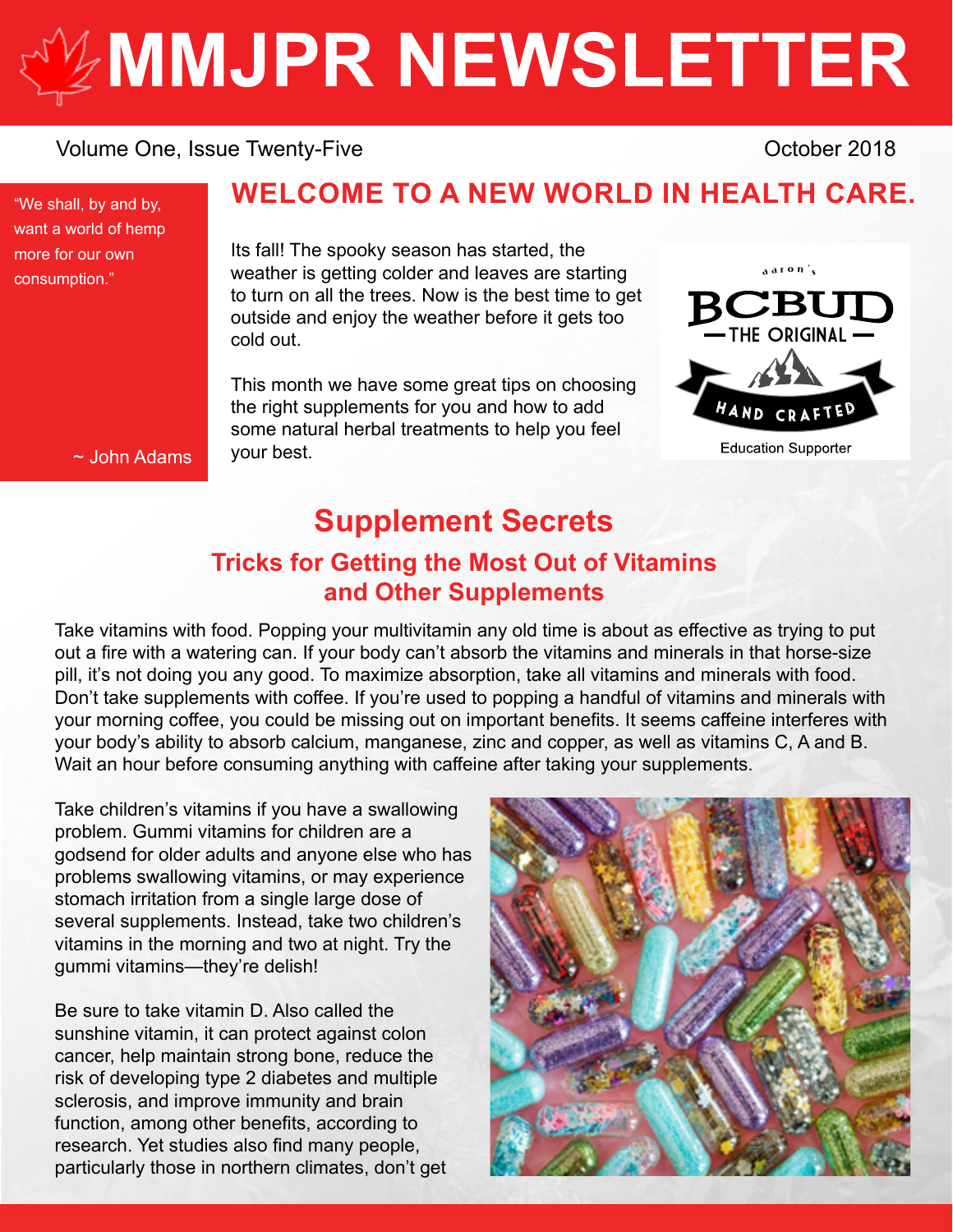enough of this vital vitamin because the sun is our primary source. In fact, findings showing significant vitamin D deficiencies in certain populations led the Institute of Medicine in 2005 to recommend higher daily intakes of this supplement. Dark-skinned individuals, elderly people, and those who don't get enough sunlight (most of us in the winter months) should get an extra 1,000 IU per day from food or supplements. You can get that with three cups of vitamin-D fortified milk, one cup of vitamin D-fortified orange juice, and 600 IU of vitamin D supplements. The rest of us should aim for at least 600 IU a day.

Check your calcium source. Drug company marketers don't exactly ballyhoo this on the packaging of their supplements, but the human body is better at absorbing one common form of calcium than another. Favor sources of calcium citrate, instead of the other variety, calcium carbonate, which is often found in antacids such as Tums. Calcium citrate is absorbed two and a half times more easily. If you choose this form, however, double your dose. Calcium citrate contains less elemental calcium (the stuff that matters) than calcium carbonate.

# **4 Must-Have Healing Herbs**

- Aloe gel or lavender essential oil for burns. Spread the aloe directly onto the burn. Mix ten drops of the essential oil in a tablespoon of a carrier oil such as almond oil and spread over the burn. 1
- Andrographis to treat and prevent colds and other respiratory infections. Buy a preparation standardized to 30 milligrams of andrographolides per tablet. Take two pills, three times a day for ten days. 2
- Milk thistle (Silybum marianum) or prickly pear cactus (Opuntia ficus-indica) to prevent hangovers. Take 175 milligrams of milk thistle standardized extract (such as the brand Legalon) three times a day for three days before you know you'll be drinking a lot. The herb raises levels of detoxifying enzymes in your liver and improves liver function, helping your body process the alcohol more quickly. Meanwhile, the prickly pear cactus (800 milligrams two to five hours before drinking) helps by reducing 3



inflammation. In one study, 64 people who took it before drinking had less nausea, dry mouth, and other hangover symptoms than a control group, and reduced their overall risk of a severe hangover by half.

Peppermint essential oil. Add ten drops to an ounce of carrier oil such as almond oil and rub into your skin to relieve muscle strain or apply directly to your temples and the base of your skull for tension headache. Sprinkle several drops on a cotton ball and inhale to relieve nausea and add a drop to a cup of water and drink to relieve indigestion. 4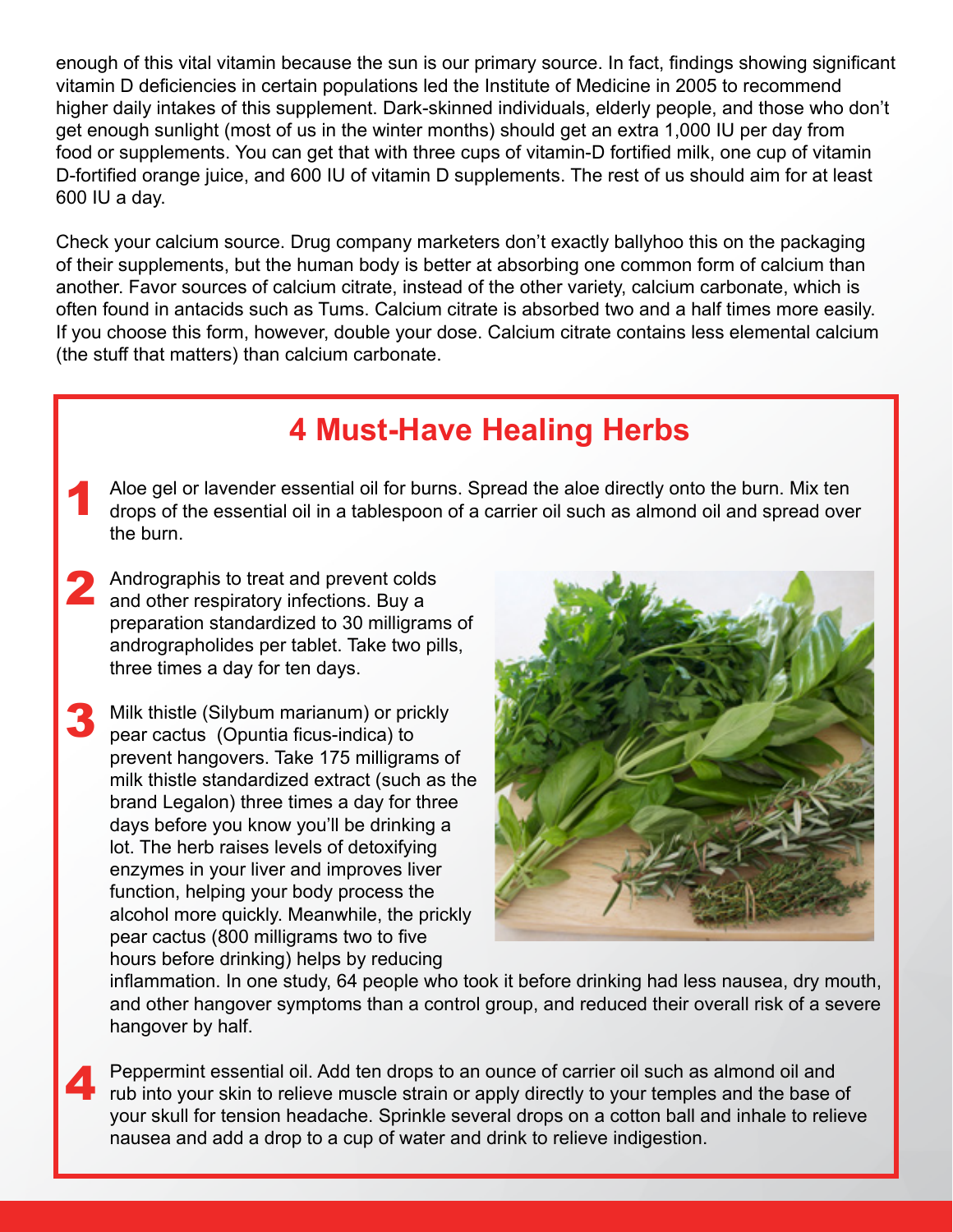

Stifle gas with enzymes. First, the facts on flatulence: Everyone does it, on average about a pint a day or about 14 discharges a day (it doesn't take much to make the odor). Now, how to stop doing it so much: Take a dose of digestive enzymes, either fruit-based papain and bromelain, which come from papaya and pineapple, or animal-based trypsin and pepsin, with each meal. Many over-the-counter digestive enzymes contain both types. The enzymes will help you better digest your food, leaving less to ferment in your colon and produce the stinky gas that gets you those weird looks in the elevator.

Beware of dangerous metals in supplements. We're so accustomed to assuming that anything sold in a drug or health food store is safe, that it probably never occurred to you that your Ayurvedic health remedies could contain dangerous levels of lead and other heavy metals. But when Boston doctors bought dozens of the remedies at stores throughout the region and tested them, they found 20 percent had significant amounts of lead, mercury, or arsenic, sometimes at very high levels. What to do? Buy your herbs from a trusted herbalist and ask where the remedy originated. Those grown in India, China, and other third-world countries are more likely to contain the contaminants.

Check out a supplement before taking it. Supplements often don't contain the amount of active ingredient—or even any active ingredient—listed on their labels. If you want to check out the quality of your supplement before you plunk down \$25, go to www. consumerlab.com. This independent laboratory tests supplements and provides reports on their ingredients. You'll need a membership for the full report, but even the partial reports provide good information. If the supplement isn't listed, it either wasn't tested or it was tested and found wanting. The site only posts products that passed testing.